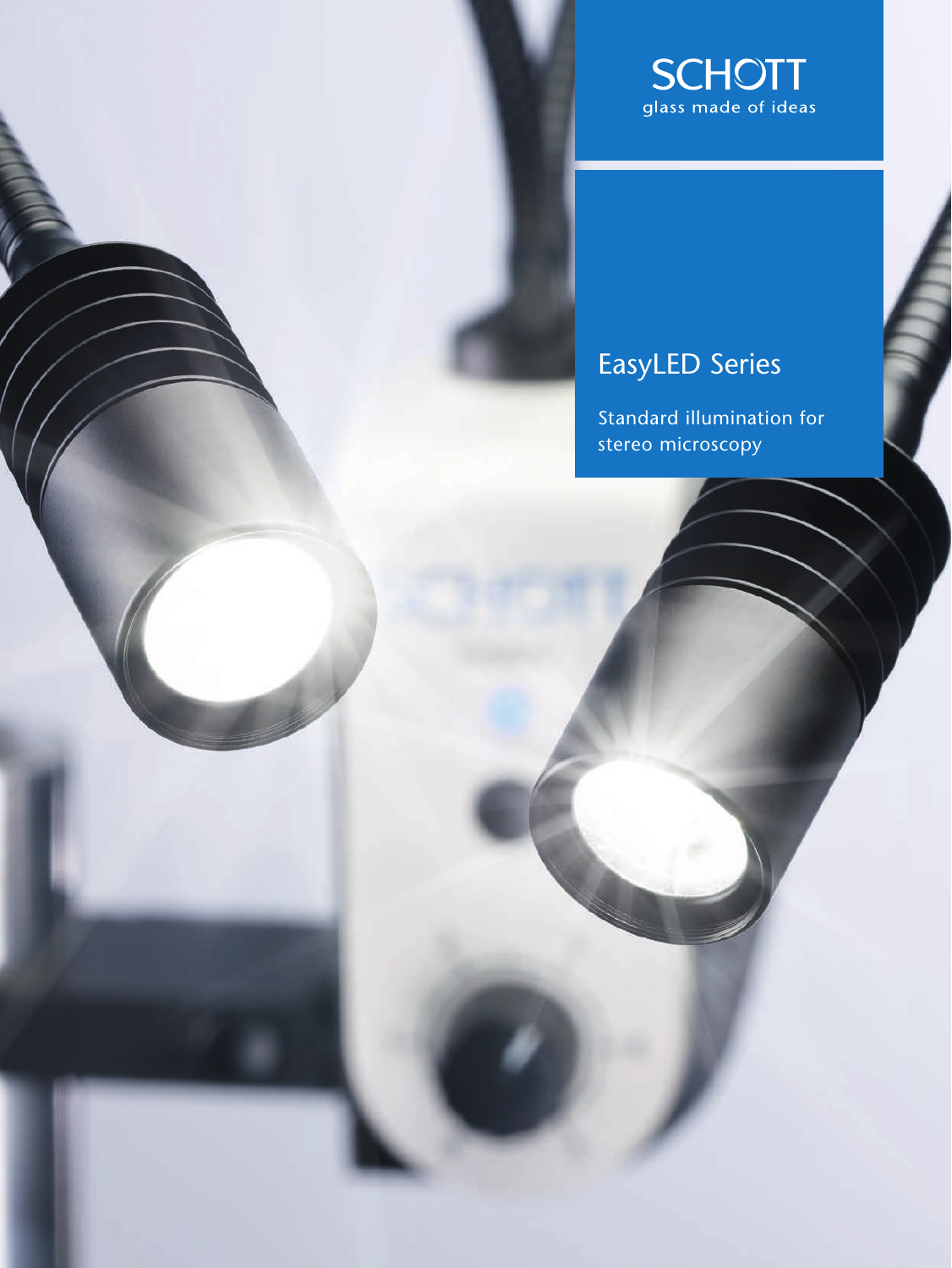## SCHOTT is a leading international technology group in the areas of specialty glass and glass-ceramics. With more than 130 years of outstanding development, materials and technology expertise we offer a broad portfolio of high-quality products and intelligent solutions that contribute to our customers' success.

Light is a key element in stereo microscopy. By using the correct illumination it can make hidden details visible and enhance the contrast of the objects to distinguish the feature of interest. A wide variety of tasks from life science to industrial applications require very different illumination techniques. SCHOTT is able to offer the full range of fiber optic and LED lighting products with an extensive range of accessories to meet your specific needs.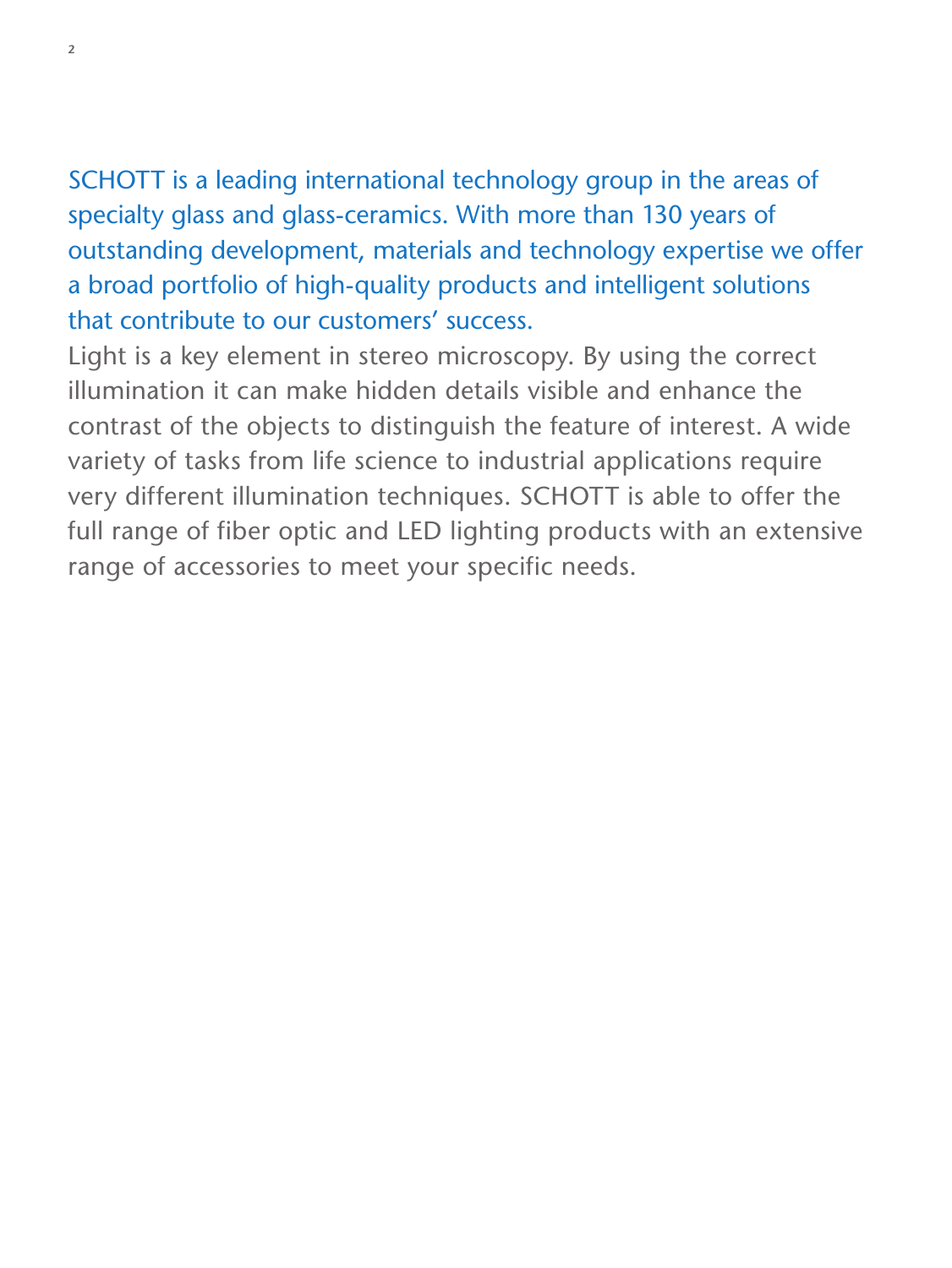

### Contents

- Ringlights **4**
- Backlight **5**
- Spotlights **6**
- System diagram **7**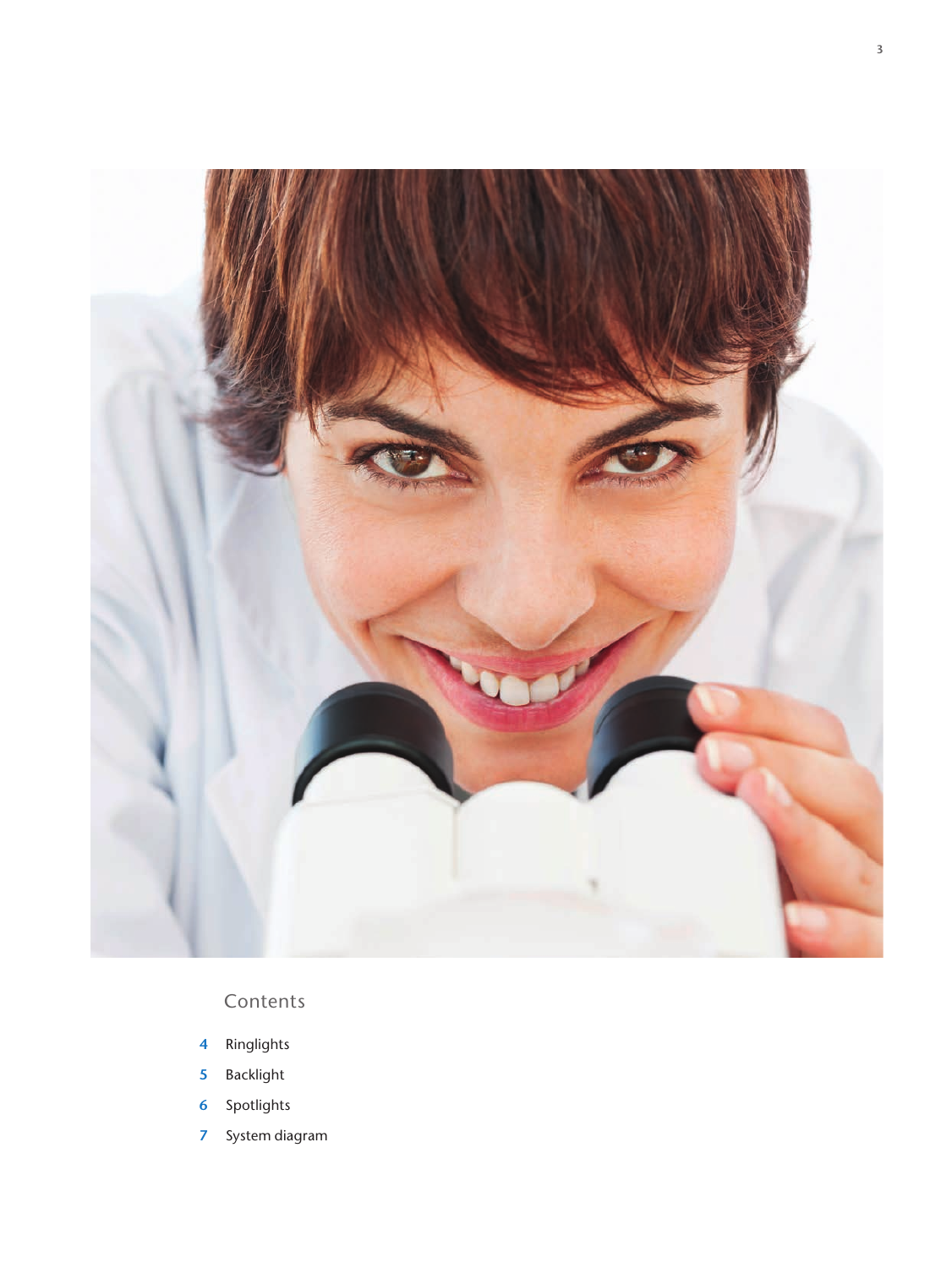

#### **The EasyLED product line**

integrates advanced LED illumination with control functions in a single compact device. It is the ideal standard illumination system for routine inspections and education.

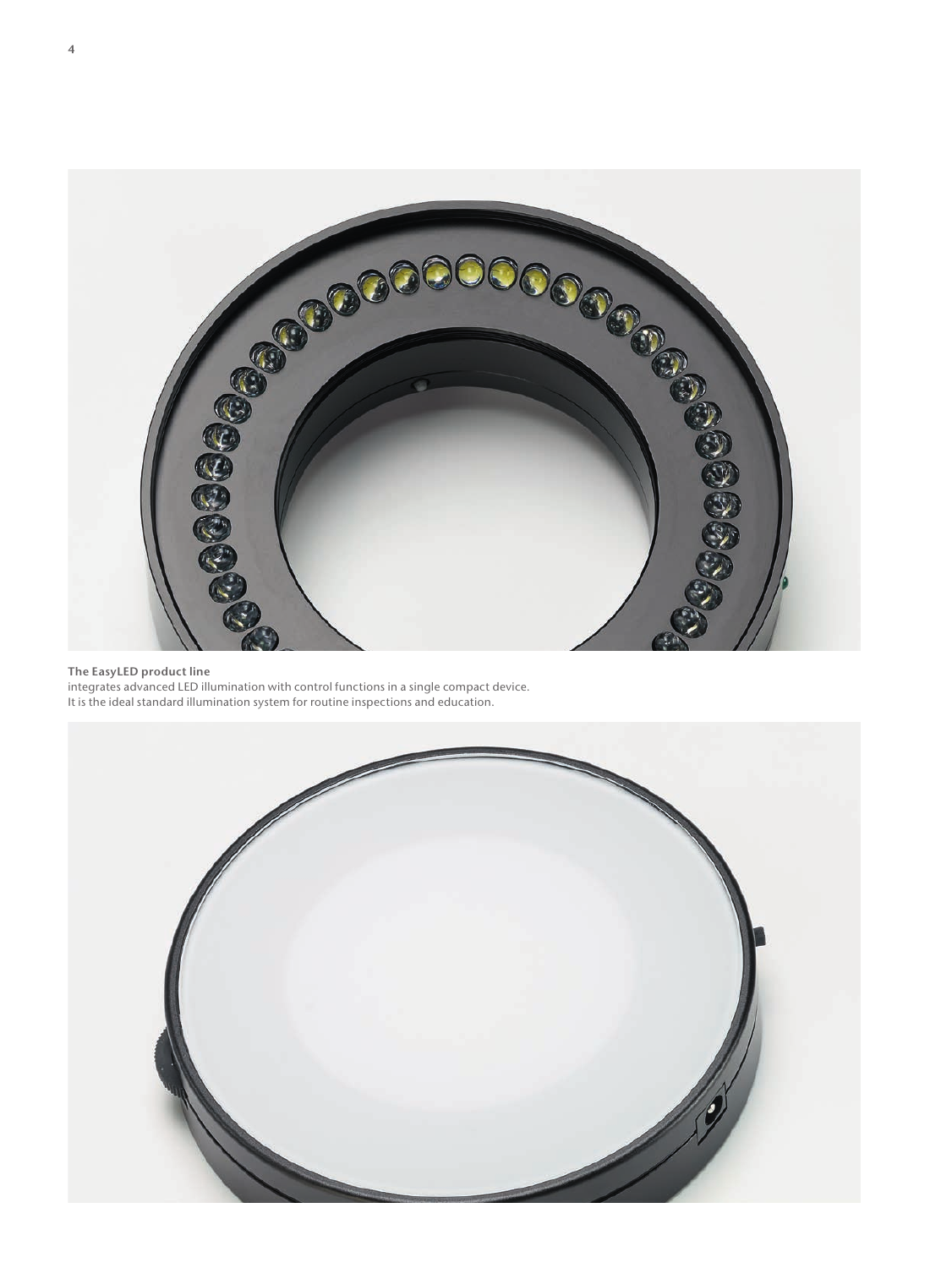## EasyLED Ringlights

### Professional incident illumination

The EasyLED Ringlight offers an extreme homogeneous and shadow free illumination in a robust metal housing and well designed heat sink to enable a maximum brightness of 140 kLux with a long lifetime of at least 50,000 hours. SCHOTT has developed and designed this multi LED light head to provide an attractive alternative to conventional cold light sources with fiber optics.

The EasyLED Ringlight Plus has the additional advantage of controllable segments, which enables new contrasting methods. The integrated "jog dial" element allows an easy and intuitive switching between the different illumination mode as well as rotation of the segments to both directions.

#### **Features**

- Powerful illuminance
- Compact & ergonomical
- Integrated controller
- Segmentable
- Mountable direct to the microscope objective
- Wide range power supply
- International clip plug system

## EasyLED Backlight

### Uniform backlight illumination

The EasyLED transmitted light stage offers an extreme homogeneous illumination in a robust metal housing and a SCHOTT Opalika® surface for all kinds of transparent specimen.

It has a well designed heat sink to maximize light density up to 12,000 cd/m2 and a long lifetime of at least 50,000 hours. SCHOTT has developed and designed this multi LED light stage to provide an attractive alternative to conventional cold light sources with fiber optics.

#### **Features**

- Powerful light density
- Compact & ergonomical
- Integrated controller
- Scratch resistant surface
- Wide range power supply
- International clip plug system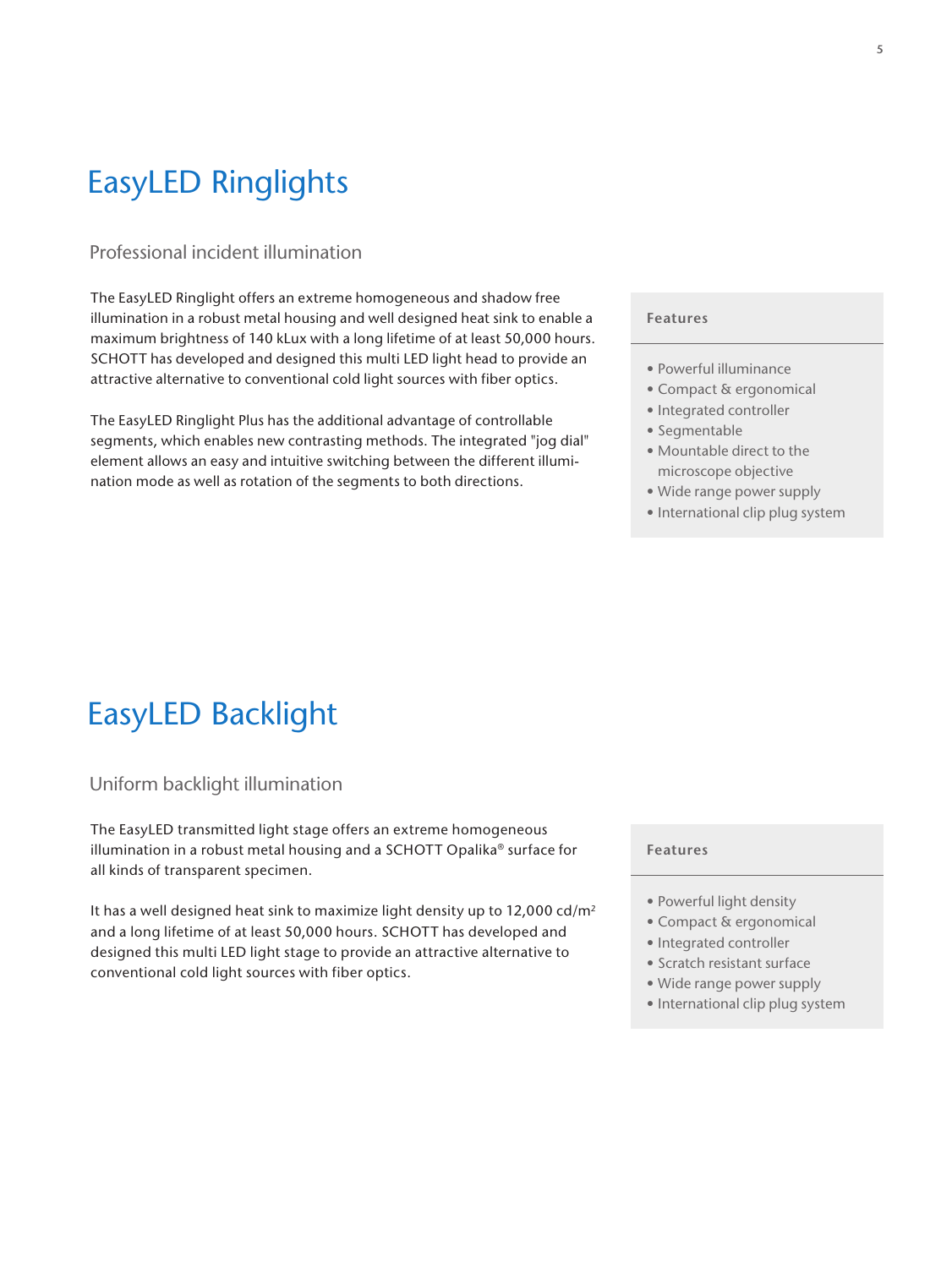

## EasyLED Spotlights

### Advanced spot illumination

Due to its smart design, the EasyLED Spotlight Plus can be mounted to any microscope stand or pillar. The dimming control is ergonomically placed to the focus control of the microscope. The robust metal light head emits intensive 130 lm and is equipped with special cooling lamellae to ensure a long lifetime of at least 50,000 hours.

SCHOTT has developed and designed this single LED light head to provide an attractive alternative to conventional cold light sources with fiber optics.

The EasyLED Spotlight Plus comes in two different versions: as an individual spotlight with a single light head and as a double spotlight with two light heads.

The two light heads at the double Spotlight can be used individually.

### **Features**

- Powerful light flux
- Compact & ergonomical
- Integrated controller
- Extra contrast with alternating light
- Mountable direct to the stand or pillar
- Wide range power supply
- International clip plug system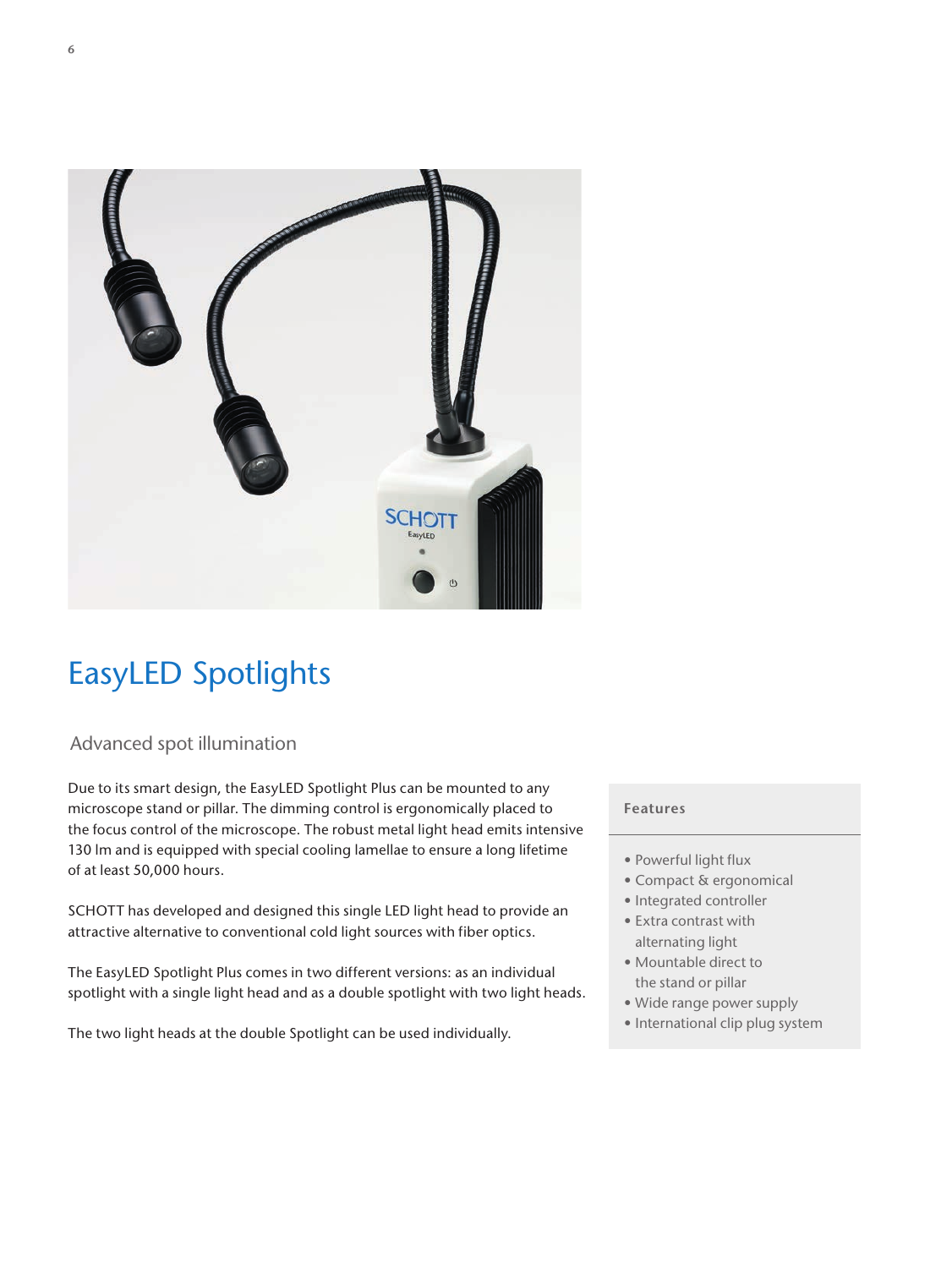## System diagram for EasyLED series